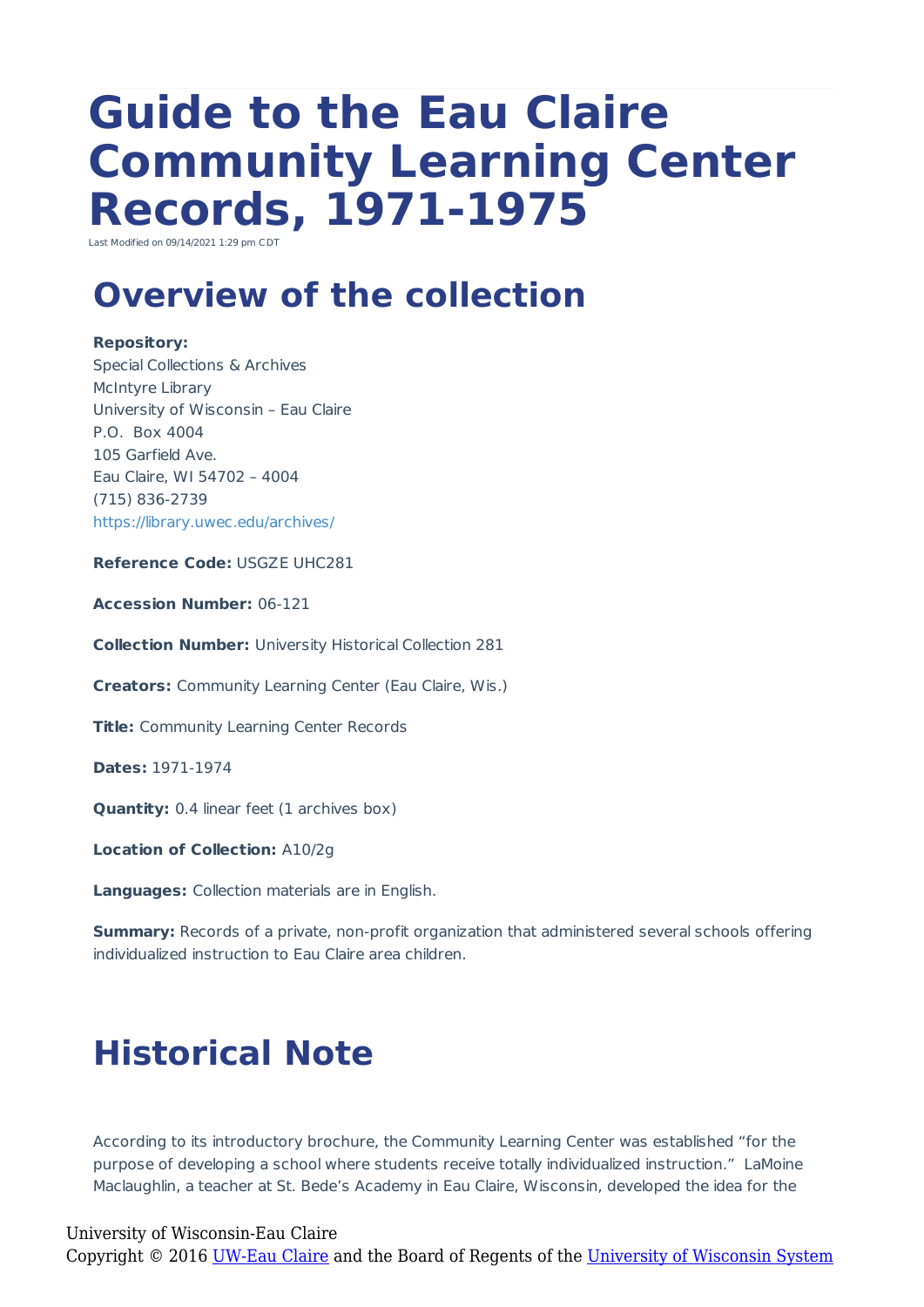Community Learning Center in 1971. As "free schools," the Community Learning Center schools allowed children to choose their areas of study and to determine the appropriate amount of study time. Teachers did not give formal grades to their pupils.

The Community Learning Center operated several schools, including an Early Learning Center, the River City School, and the Discovery School. In addition, the Community Learning Center aspired to open a college operating under the principles of free education. At the end of its first year of operation, the Community Learning Center had 100 students, 12 teachers, 4 student teachers, and many volunteer workers. In 1973, the Early Learning Center was closed because of financial problems. The organization appears to have disbanded in 1975 due to financial and administrative difficulties.

### **Content Description**

The richest sources of documentation are the various minutes and reports submitted by the Community Learning Center's Directors, Board of Trustees, administrative committees, and schools. They contain a good deal of financial information and document the economic and administrative struggles of alternative schools. The school reports contain financial information as well, along with glimpses into the teaching and learning activities carried out. Other records include a the Community Learning Center's founding documents, a handful of institutional publications, correspondence and letters of resignation, clippings, and other miscellaneous items.

### **Administrative Information**

**Acquisition Information:** Donated to Special Collections & Archives, University of Wisconsin – Eau Claire by Cal Eland prior to March 2006.

**Access Restrictions:** Collection is open to the public.

**Use Restrictions:** Researchers are responsible for using in accordance with 17 U.S.C. Copyright not owned by the University of Wisconsin – Eau Claire.

**Preferred Citation:** Community Learning Center (Eau Claire, Wis.) Records, 1971-1975. UHC 281. Special Collections & Archives. McIntyre Library. University of Wisconsin – Eau Claire. Eau Claire, WI.

**Processing Note:** Processed by Colleen McFarland in May 2006.

**Arrangement:** Flat arrangement: alphabetical order